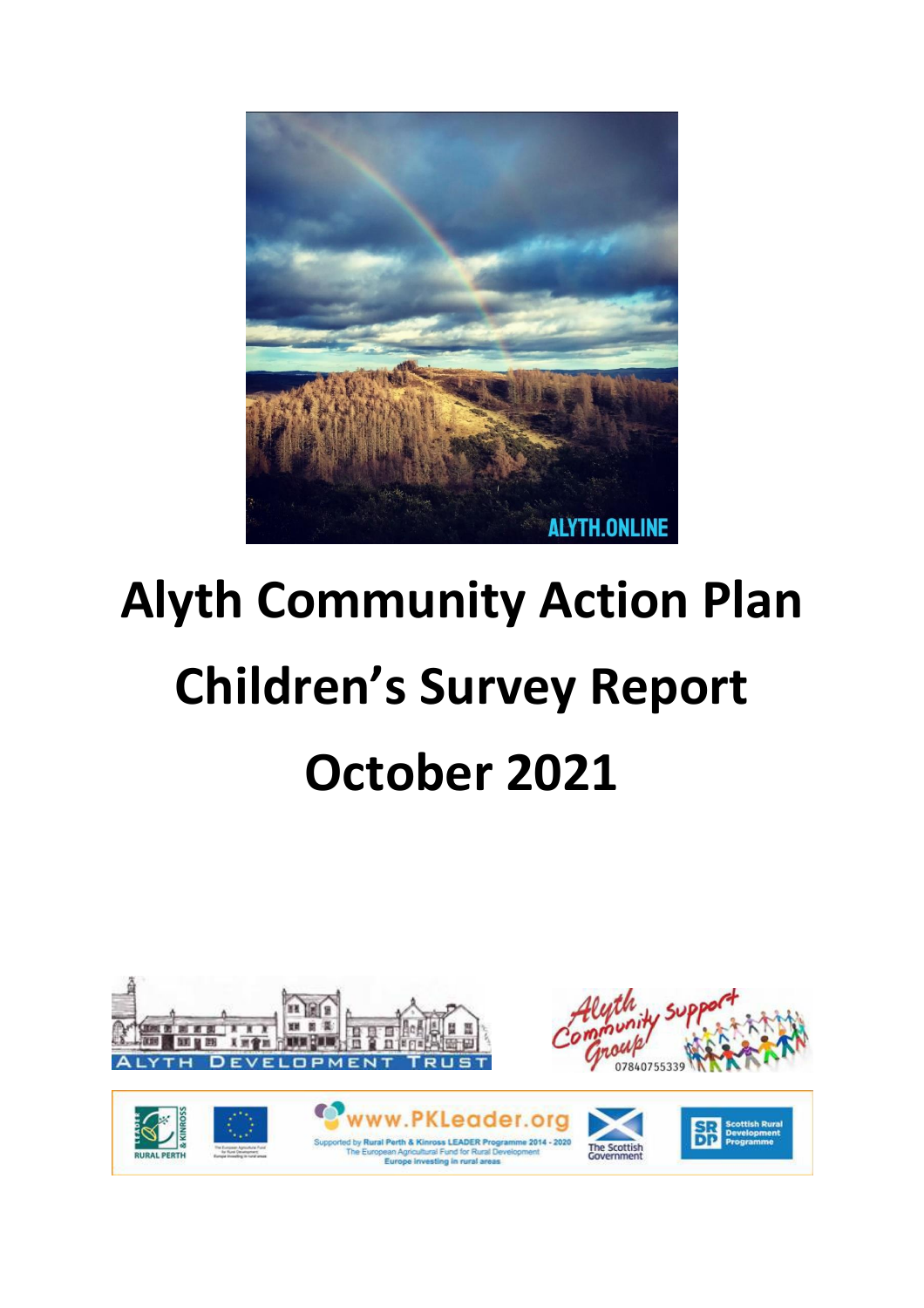# **Contents**

| Acknowledgements                        | p.3  |
|-----------------------------------------|------|
| Introduction                            | p.4  |
| Our Favourite Things About Alyth        | p.7  |
| Our Least Favourite Things About Alyth  | p.8  |
| Making a Better Alyth                   | p.9  |
| How to help the Planet                  | p.10 |
| <b>Contextualisation and Conclusion</b> | p.12 |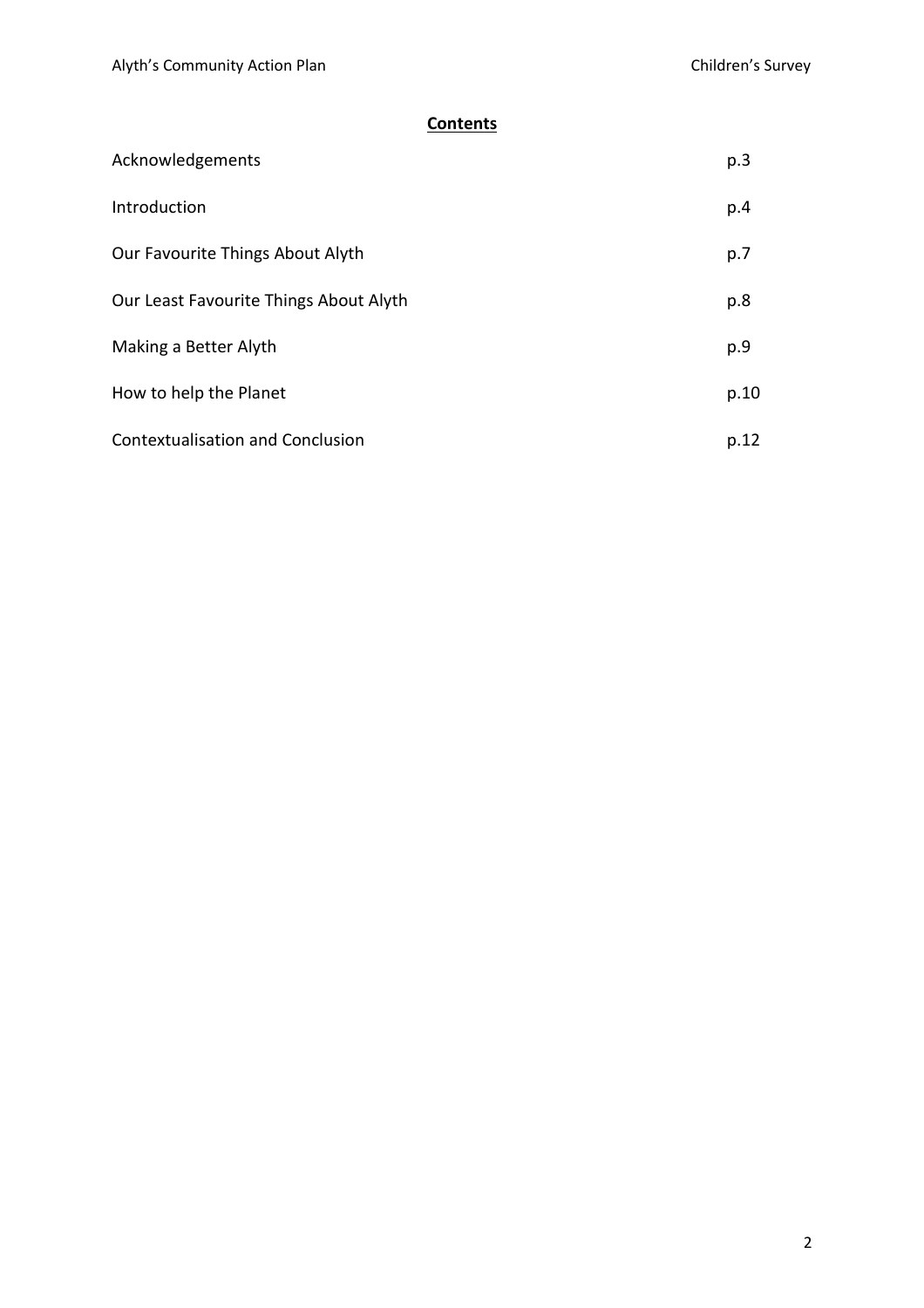## **Acknowledgements**

The Children's Survey was designed by the Community Connector for Alyth, with support

from Russell Willis Taylor (Alyth Development Trust). This survey was approved by the

Community Action Plan (CAP) Steering Group.

Funding for this work has been provided by LEADER.

This report is adapted from templates provided by STAR Development.

The cover photograph has been provided by Steve Taylor.<sup>1</sup>

<sup>1</sup> Taylor, S., 2021. *View From The Top of Alyth Hill* [accessed 6 December 2021]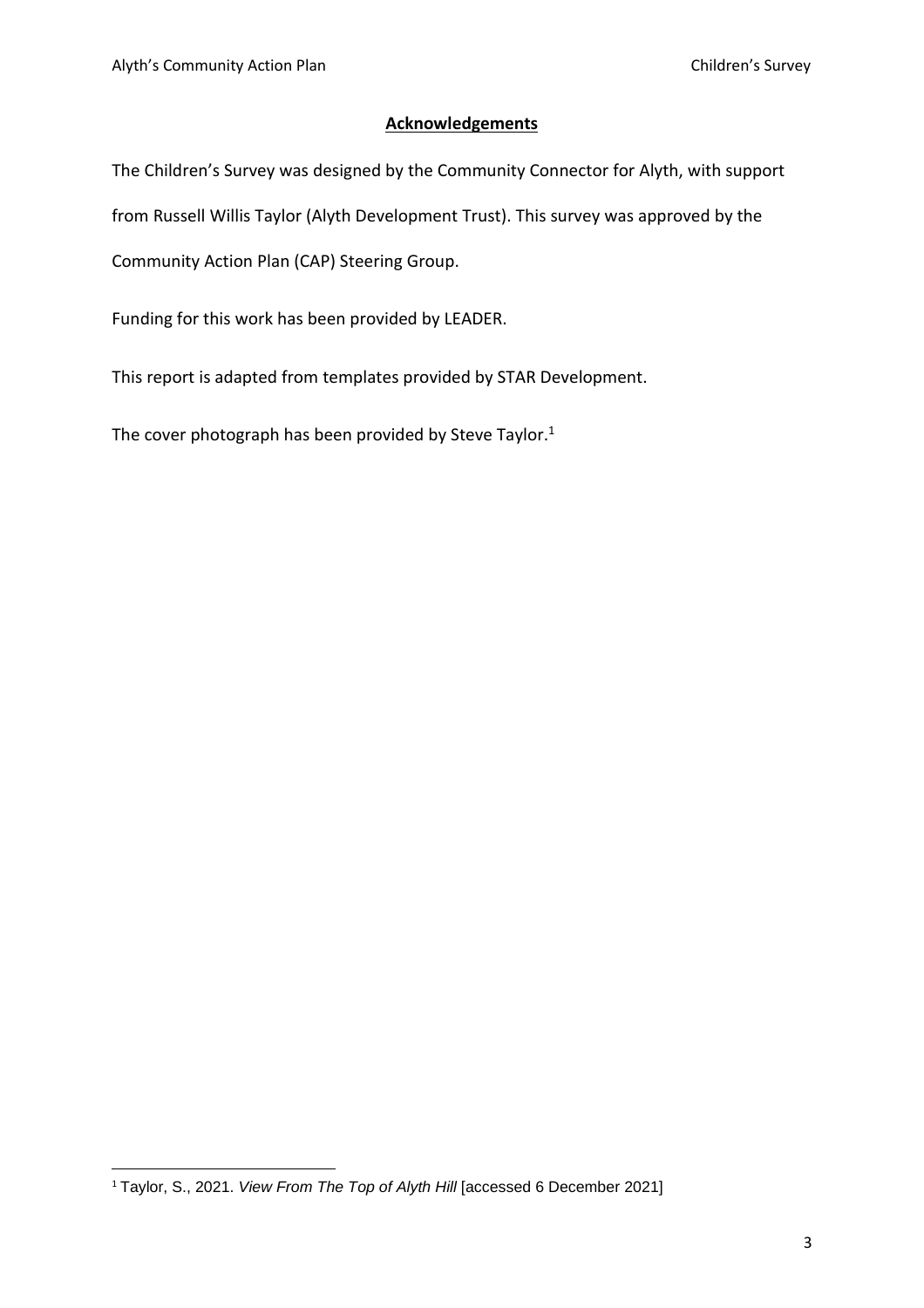## **Introduction**

This report summarises the findings of the Children's Survey<sup>2</sup> which was carried out in Alyth.

The survey was carried out as part of the CAP engagement process and will inform the

preparation of the finalised Community Action Plan 2021-2026.

Several other methods of engagement were also utilised, including:

- Community Views Survey
- Young People's Survey (12-17 years old)
- Community Event
- Pop-up Stalls
- Travelling Tea Party
- Focus Groups
- Stakeholder Interviews
- Social Media Engagement
- Visitor Survey

## **Organisation**

<sup>2</sup> Laura Rodger. 2021. *Alyth Children's Survey* (Alyth: CAP Steering Group), pp.1-9 <https://docs.google.com/spreadsheets/d/1m2HoZjrvkf\_e3ulsOPjhNtLA5HiZLrJ-14Hk3gXjT-Y/edit?usp=sharing> [accessed 25 October 2021]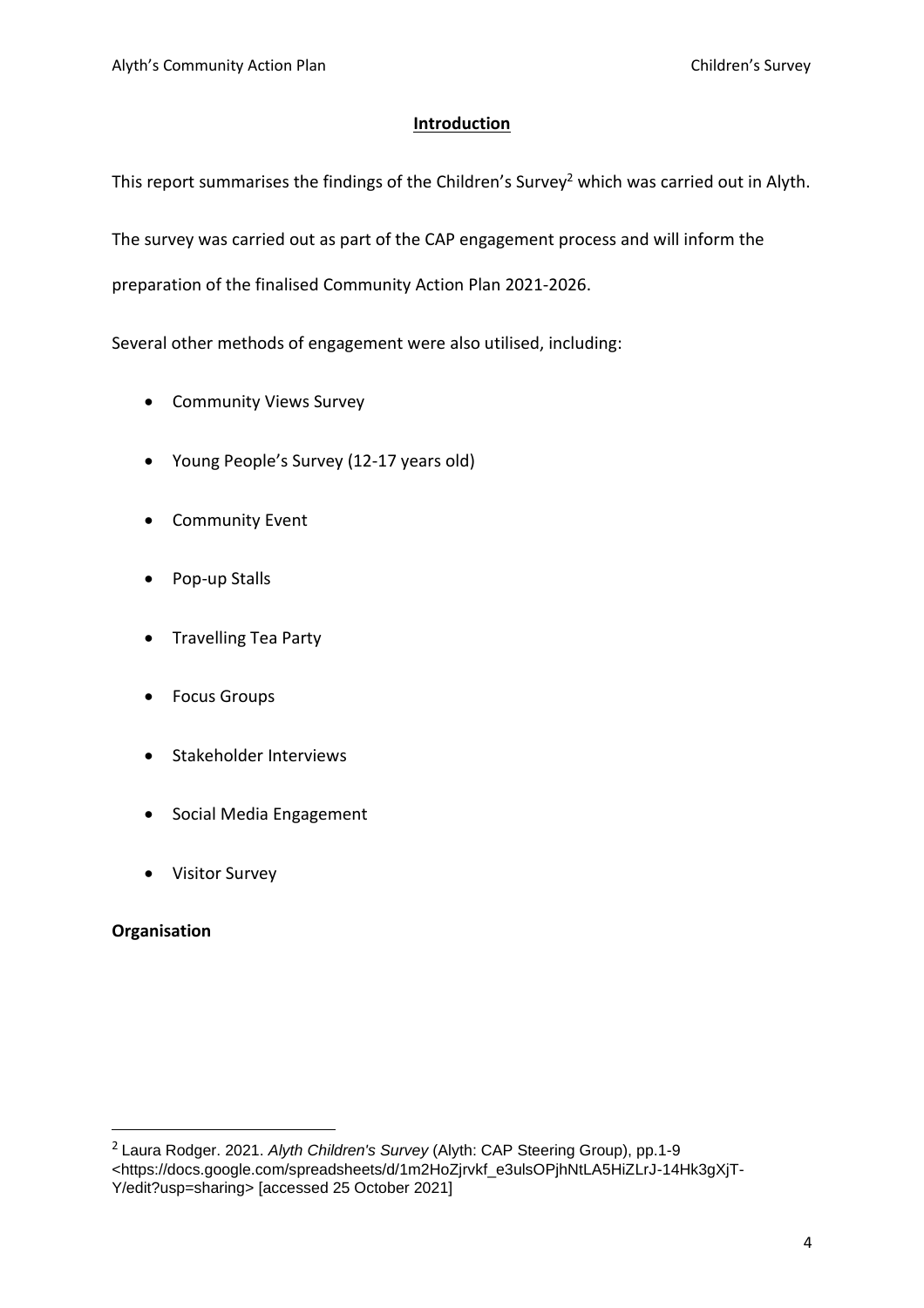The Children's Survey was approved by the CAP Steering Group and distributed by the Scouts, Alyth Youth Partnership and Alyth Primary School. The Survey comprised four questions. Children were invited to write or draw their answers.

## **Responses**

Exactly 100 Children's Surveys were completed and returned. Some forms included beautiful illustrations which will be included as part of our CAP launch event.

# **Age Demographics**

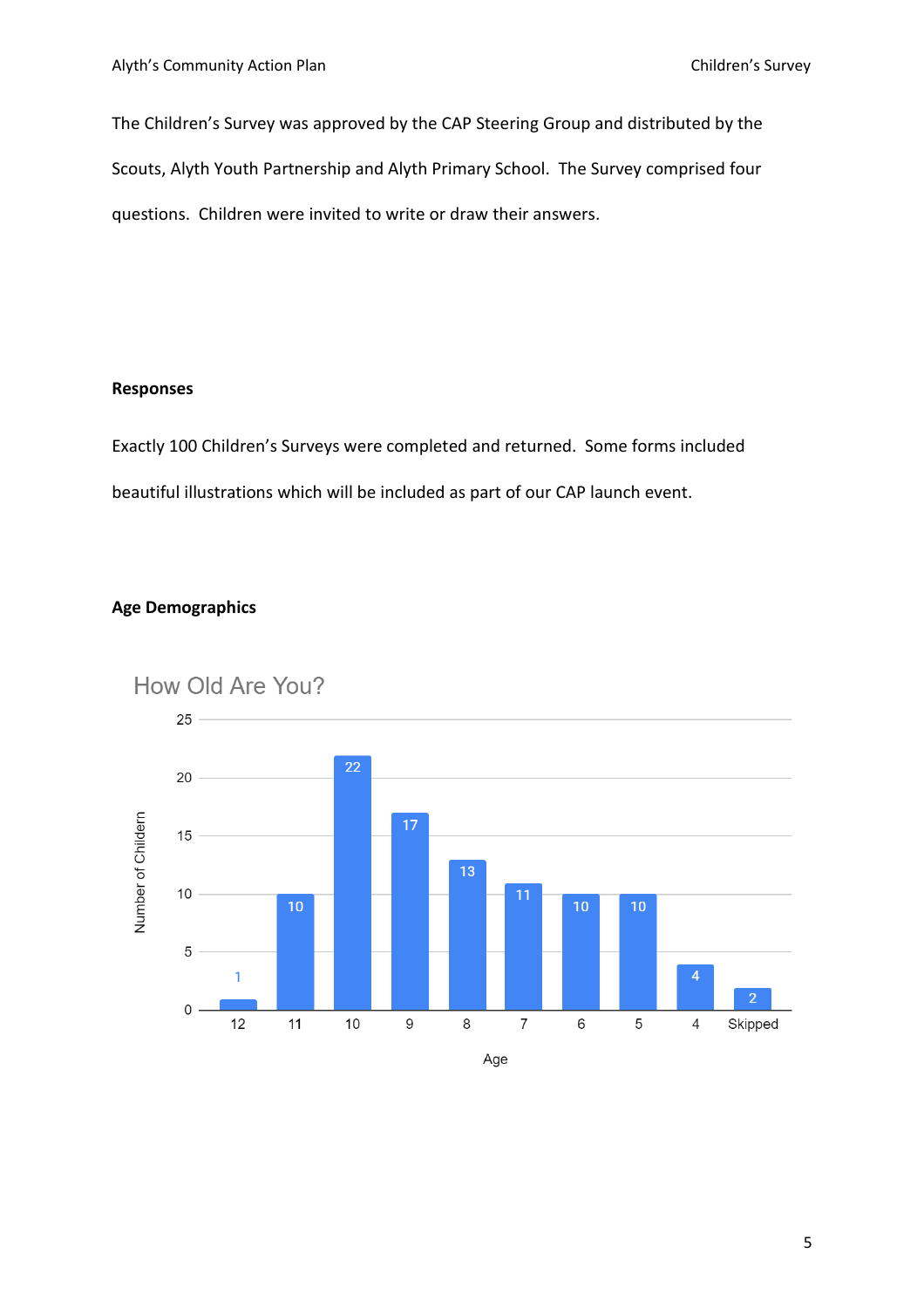The Children's Survey was completed by young people ranging from four to 12 years old. Two respondents did not indicate their age. It is important to note that that young people between the ages of 12 and 17 were also consulted in a separate Young People's Survey.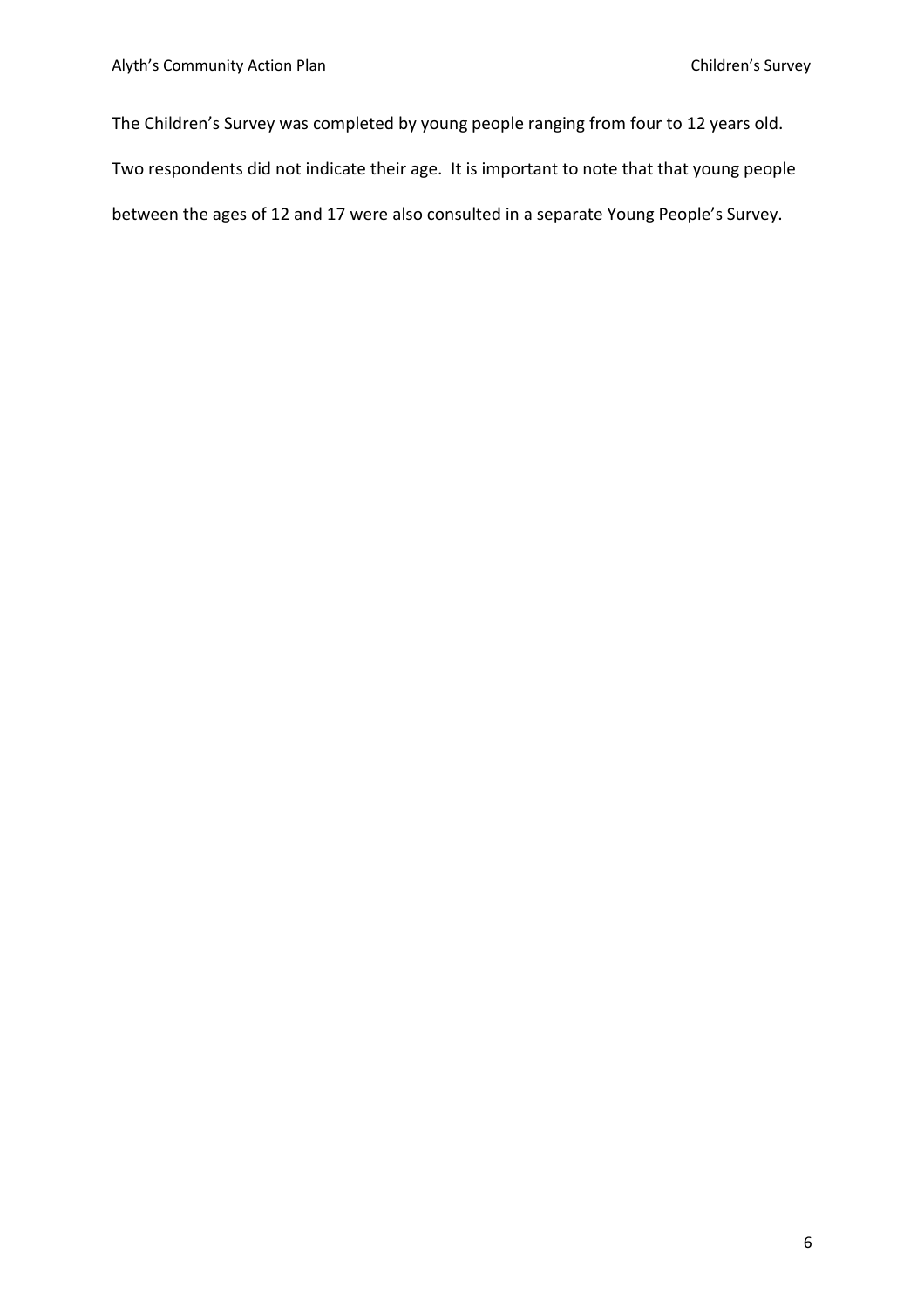#### **Our Favourite Things About Alyth**

The first question on the survey asked children to tell us their favourite things about Alyth.



My Favourite Thing About Alyth

Favourite Thing About Alyth

Responses identified that the parks and the shops were the two things that children love most about the town. However, the above also indicates that the children enjoy a variety of different activities that the town has to offer, including taking trips to the Den O 'Alyth, the bike park and kids clubs.

## *My Favourite Thing About Alyth Is:*

"*The park because I get to see my friends and have fun and I also like the den.*"

"*The amount of clubs like AYP, Rainbows, Brownies, Beavers and Scouts.*"

"*That Alyth has its own museum.*"

"*The wildlife. Nature. Cows. Sheep. Just everything. Farms. Helping others.*"

"*The view is just magnificent as well the sunrise and sunset."*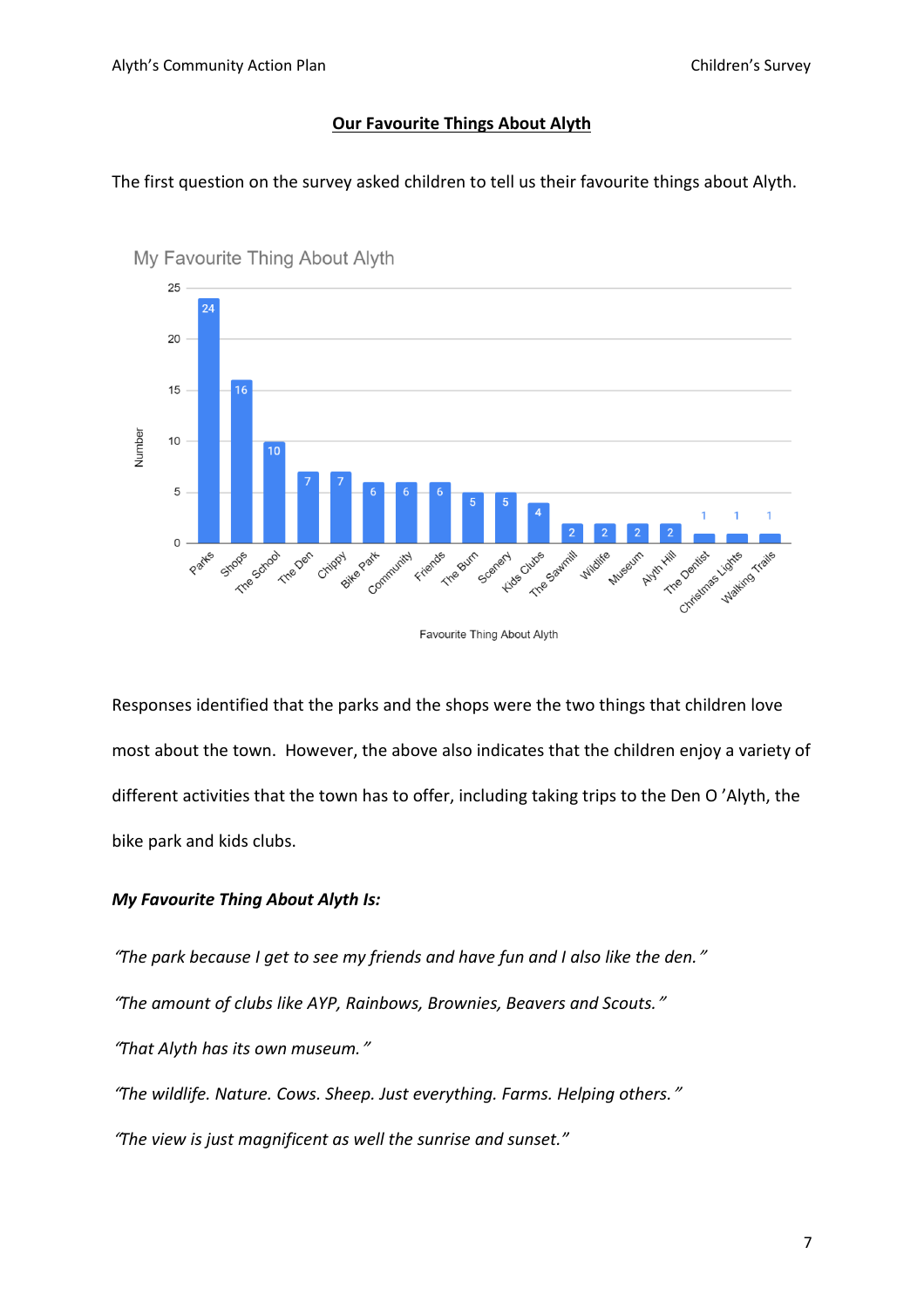## **Our Least Favourite Things About Alyth**

The second question on the survey asked children to let us know what their least favourite things about Alyth were. By doing so, potential changes that could help improve the town may be identified.



Least Favourite Thing About Alyth

As shown above, it is clear that children are very conscious of the local environment which suggests that more needs to be down to keep Alyth clean. The children also highlighted that they believe there is a lack of things for them to do in the town.

## *My Least Favourite Thing About Alyth Is:*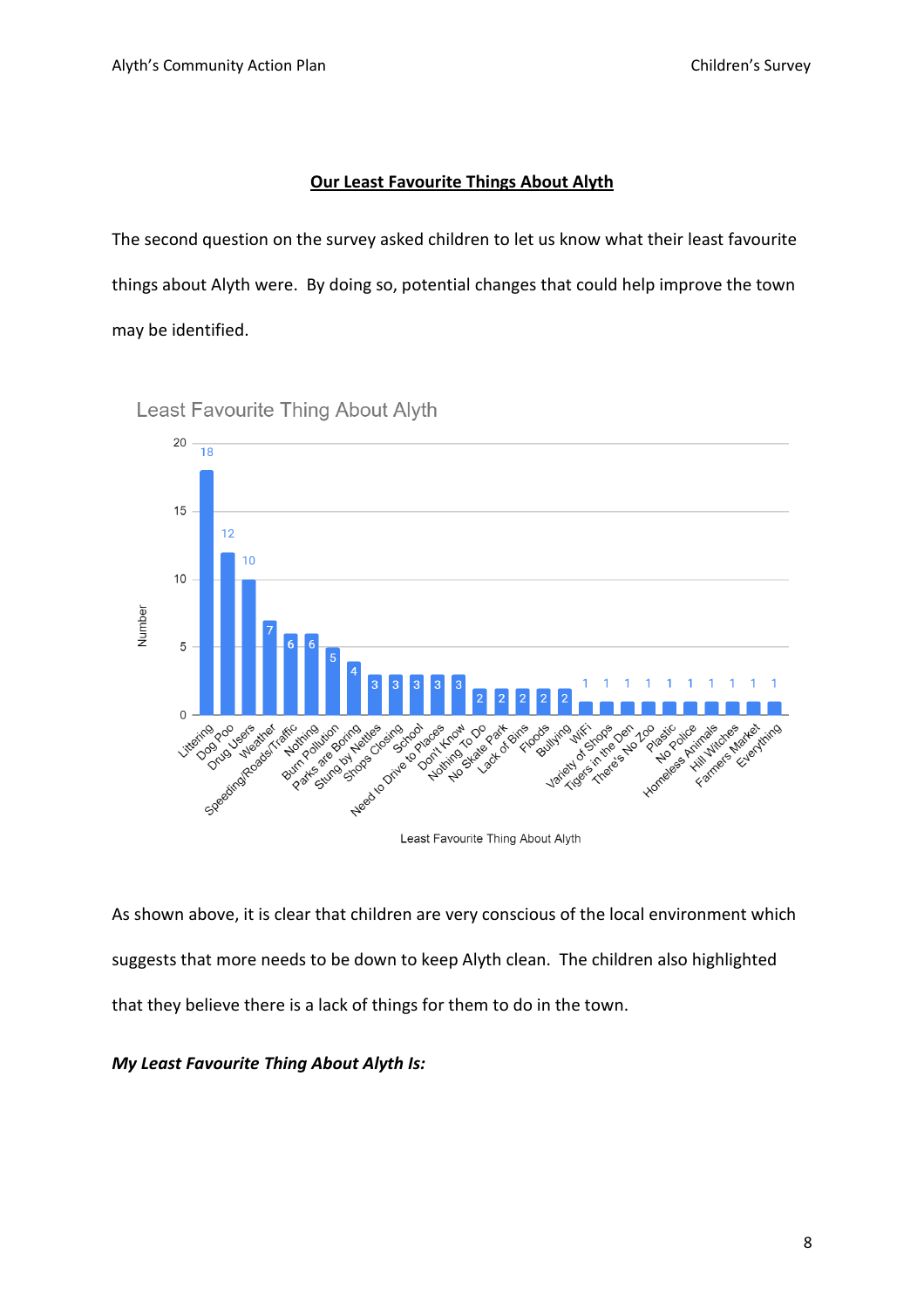"*Not a lot of things for kids to do.*"

"*No skate park.*"

"*How often the river floods and that people litter and let their dog poo everywhere."*

#### **Making a Better Alyth**

The third question asked children to let us know what they thought would make Alyth

#### better.



How Can We Make Alyth Better?

This chart emphasises the point made in the responses to Question 2 in that children in Alyth would like to see the town making changes to help protect the environment. Furthermore, it also illustrates that young people in our community would like there to be a greater variety of things for them to do.

#### *Alyth Would Be Better If:*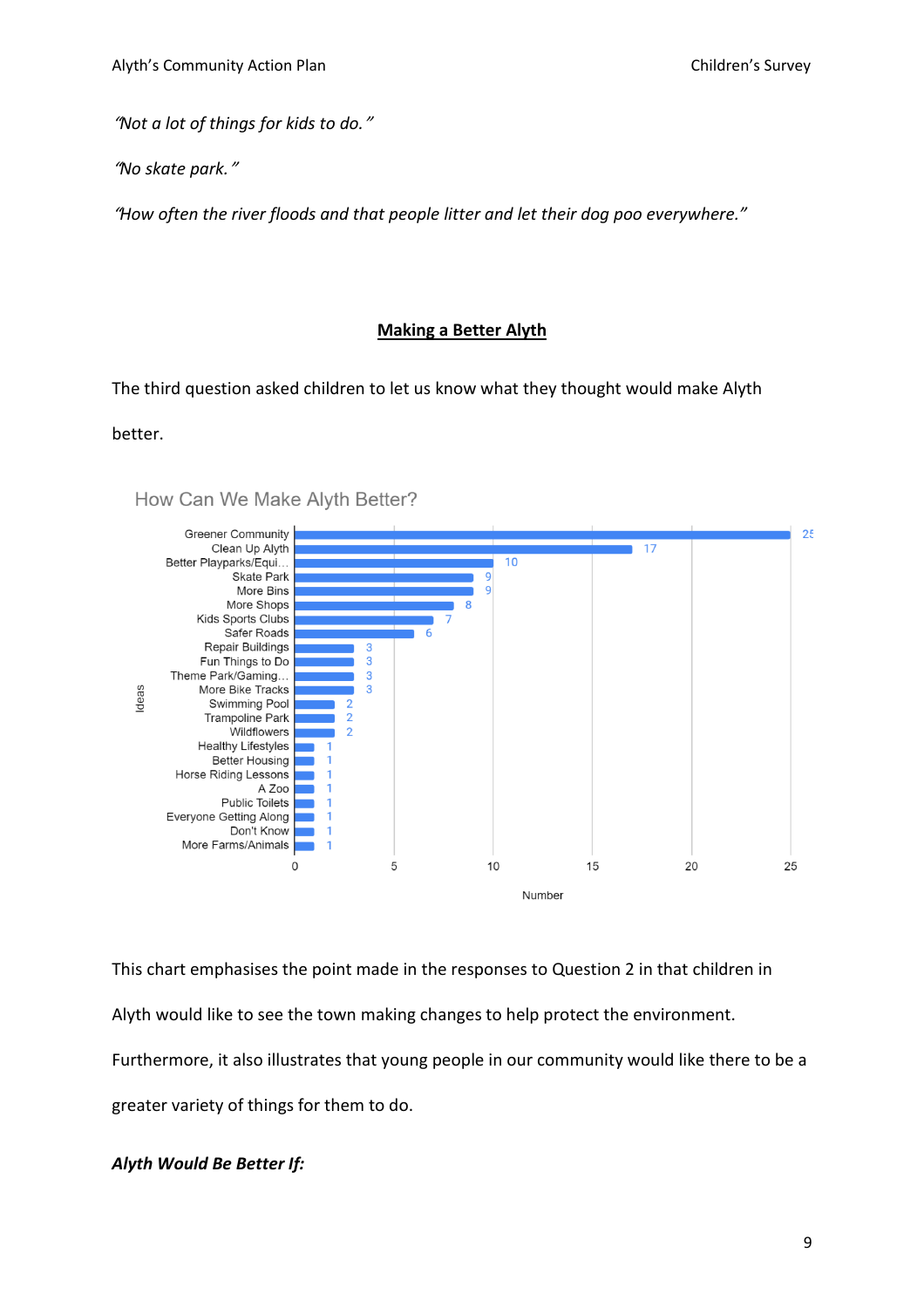"*I think people should clear up dog poo and no litter to save the planet.*"

"*Another park and a slide that chucks you on to a trampoline.*"

"*Stop littering. Football goals. Basketball courts. Electric car chargers. more parks.*"

"*Skate park so scooter and skateboard users can practice."*

### **How to Help Our Planet**

The final question on the survey asked children how they thought Alyth could help our

planet. As can be seen in the table below, the children of Alyth have a wide variety of ideas.

| Stop Littering/pollution          | 23             |
|-----------------------------------|----------------|
| Recycling centre/signs/bins       | 17             |
| Plant trees/wildflowers           | 12             |
| More litter bins                  | 11             |
| More electric cars/car-charging   | 8              |
| Encourage walking/cycling         | 5              |
| More wildlife                     | 3              |
| Fewer cars                        | 3              |
| Renewable energy sources          | 3              |
| Clothes donation point            | 2              |
| Don't know                        | $\overline{2}$ |
| Bottle deposit scheme             | 1              |
| <b>Biodegradable plastics</b>     | 1              |
| Paper bags                        | 1              |
| Poster campaign                   | $\mathbf{1}$   |
| Reduce fuel consumption           | 1              |
| <b>Bike paths</b>                 | 1              |
| Machine to get rubbish out of sea | $\mathbf{1}$   |
| Eat healthy food                  | 1              |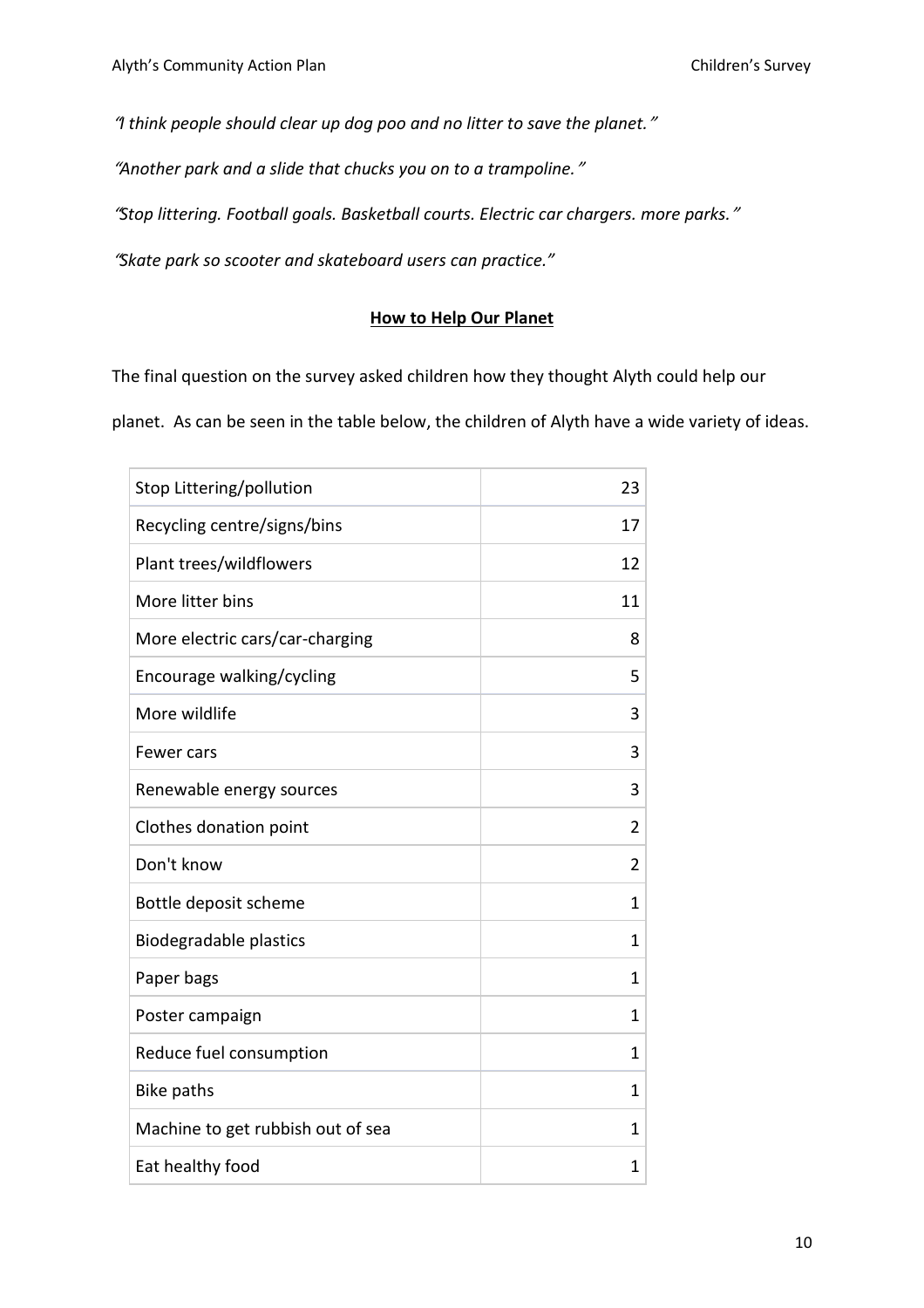| Reduce waste |  |
|--------------|--|
|--------------|--|

This demonstrates that the children in our community believe that more needs to be done to tackle the problem of littering and that recycling needs to be a big priority for the town. Several other methods of becoming a greener community were also identified.

#### *Alyth Can Help the Planet by:*

"*Having a shop that you can sell your plastic bottles.*"

"*Gets signs that tell you to recycle.*"

"*Don't litter, more trees.*"

"*Biodegradable plastic.*"

"*Make bags paper.*"

"*Recycling Posters.*"

"*To recycle more.*"

"*Get more bikes instead of so many cars. Make places for people who are struggling with money to get clothes that are cheap.*"

"*No dropping litter, more bins, more greenery.*"

"*Plant some more wild flowers, more bins, get people riding bikes instead of using cars.*"

"*More electric car chargers, less cars that are not electric, stop building, more animals, more*

*fish in the burn.*"

"*Clean up litter. Get more bins. Stop littering. Get more electric car chargers.*"

"*Electric car stations and ban smoking.*"

"*Reducing waste.*"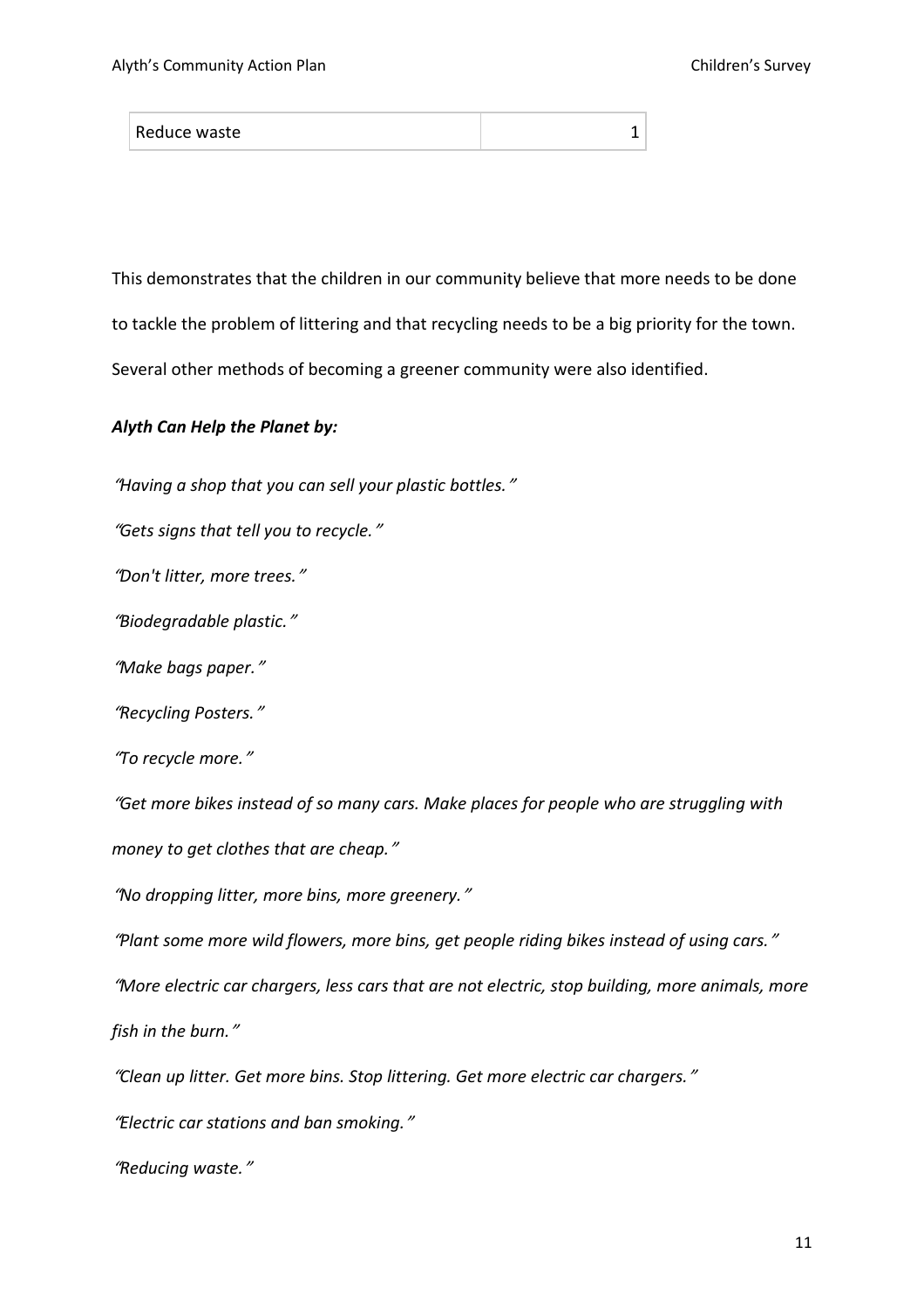"*More bins in den and Alyth bike park.*"

"*Taking care of wildlife."*

## **Contextualisation and Conclusion**

#### **Overview:**

The Children's Survey was carried out with the primary aim of establishing what the children in our community thought would improve Alyth.

Secondary to this, it established:

- What they liked about Alyth;
- What they disliked about Alyth;
- How they thought Alyth could help planet.

A total of 100 surveys were completed with the views of children between four years old and 12 years old being represented.

Data was gathered between May and September of 2021.

## **Age Demographics:**

Almost half of the children who completed the survey were between nine and 10 years old. Only one child aged 12 responded to this survey. However, a survey for young people aged 12-17 was also carried out.

#### **Identified Improvements:**

A wide variety of improvements which could be made in Alyth were identified in both Questions 3 and 4. From the information presented, it has become apparent that children in the town would like to see two key changes.

1. To have a wider variety of activities for young people.